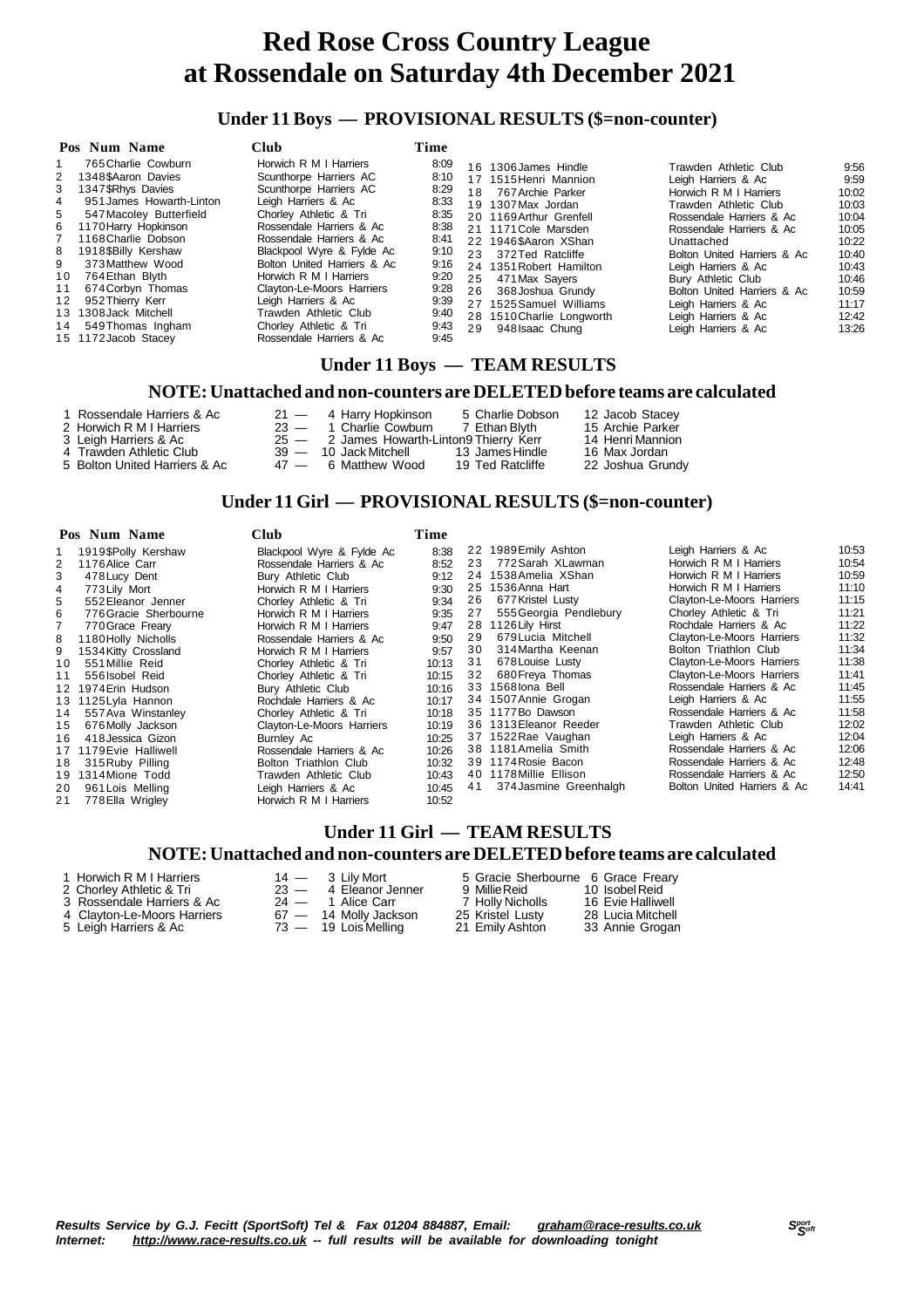### **Under 13 Boys — PROVISIONAL RESULTS**

|     | Pos Num Name          | Club.                       | Time  |    |                              |                          |       |
|-----|-----------------------|-----------------------------|-------|----|------------------------------|--------------------------|-------|
|     | 201 Samuel Aspey      | Blackburn Harriers & Ac     | 10:57 |    | 15 1187 Alfie Walker         | Rossendale Harriers & Ac | 13:48 |
| 2   | 565 Henry Ward        | Chorley Athletic & Tri      | 11:05 |    | 16 1526 Henry Sagar          | Rossendale Harriers & Ac | 14:02 |
| 3   | 566 Max Winstanley    | Chorley Athletic & Tri      | 11:06 | 17 | 489Kian Bleakley             | Bury Athletic Club       | 14:05 |
| 4   | 109 William Pease     | <b>Barlick Fell Runners</b> | 11:48 |    | 18 1535 Francis Crossland    | Horwich R M I Harriers   | 14:14 |
| 5   | 781 Mark Titmuss      | Horwich R M I Harriers      | 11:51 | 19 | 492 Patrick XYates           | Bury Athletic Club       | 14:19 |
| 6   | 215 Callum Singleton  | Blackburn Harriers & Ac     | 12:11 | 20 | 490 Oliver Cooper            | Bury Athletic Club       | 14:24 |
| 7   | 1316 Harry Jordan     | Trawden Athletic Club       | 12:21 | 21 | 212 Loucas Lancashire        | Blackburn Harriers & Ac  | 14:27 |
| 8   | 1586 Isaac Snape      | Rossendale Harriers & Ac    | 12:24 | 22 | 563 Jack McCann              | Chorley Athletic & Tri   | 14:29 |
| 9   | 963 Alexander XGlenn  | Leigh Harriers & Ac         | 12:25 | 23 | 562 Joshua Ingham            | Chorley Athletic & Tri   | 14:31 |
| 10  | 108 Toby Nixon        | <b>Barlick Fell Runners</b> | 12:41 |    | 24 1318 Henry Robinson       | Trawden Athletic Club    | 14:52 |
| 11  | 1186 Francis Vidler   | Rossendale Harriers & Ac    | 13:09 |    | 25 1184 Thomas Smith         | Rossendale Harriers & Ac | 16:12 |
|     | 12 1335 Harry Yates   | Horwich R M I Harriers      | 13:16 |    | 26 1188 Elliot Webster       | Rossendale Harriers & Ac | 16:46 |
| 1.3 | 376 Nathaniel Knowles | Bolton United Harriers & Ac | 13:17 |    | 27 1128 Joshua Clowes        | Rochdale Harriers & Ac   | 18:15 |
| 14  | 378 Micheal Ratchford | Bolton United Harriers & Ac | 13:39 |    | 28 1185Toby Steel            | Rossendale Harriers & Ac | 19:09 |
|     |                       |                             |       |    | Under 13 Boys — TEAM RESULTS |                          |       |

- 1 Chorley Athletic & Tri 27 2 Henry Ward 3 Max Winstanley 22 Jack McCann<br>2 Blackburn Harriers & Ac 28 1 Samuel Aspey 6 Callum Singleton 21 Loucas Lancashire
- 
- 
- 
- 
- 
- 
- 
- 
- 

- 
- 
- 

# 3 Rossendale Harriers & Ac 34 — 8 Isaac Snape 11 Francis Vidler 15 Alfie Walker 4 Horwich R M I Harriers 35 — 5 MarkTitmuss 12 Harry Yates 18 Francis Crossland

- 
- 2 Blackburn Harriers & Ac 28 1 Samuel Aspey 6 Callum Singleton 21 Loucas Land<br>
3 Rossendale Harriers & Ac 34 8 Isaac Snape 11 Francis Vidler 15 Alfie Walker<br>
4 Horwich R M I Harriers 35 5 Mark Titmuss 12 Harry Yates 5 Bury Athletic Club 56 — 17 Kian Bleakley 19 Patrick XYates 20 Oliver Cooper

### **Under 13 Girl — PROVISIONAL RESULTS (\$=non-counter)**

#### **Pos Num Name Club Time**

|    | 1999\$Aimee Harling | Blackpool Wyre & Fylde Ac        | 12:11 | 16  | 1938\$Millie Baptista     | Central Lancs Running & Tri      | 14:28 |
|----|---------------------|----------------------------------|-------|-----|---------------------------|----------------------------------|-------|
| 2  | 684 Eliena Lusty    | Clayton-Le-Moors Harriers        | 12:19 |     | 17 1190 Ruby Cleaver      | Rossendale Harriers & Ac         | 14:42 |
| 3  | 221 Agatha Taylor   | Blackburn Harriers & Ac          | 12:24 | 18  | 688 Georgia Tregay        | Clayton-Le-Moors Harriers        | 15:10 |
| 4  | 1191 Matilda Duffy  | Rossendale Harriers & Ac         | 12:36 | 19  | 567 Paige Kelly           | Chorley Athletic & Tri           | 15:19 |
| 5  | 685 Bella McCredie  | Clayton-Le-Moors Harriers        | 12:38 | -20 | 689 Ava Wright            | <b>Clayton-Le-Moors Harriers</b> | 15:31 |
| 6  | 682 Lottie Hesketh  | <b>Clayton-Le-Moors Harriers</b> | 12:38 | 21  | 568 Maisie Edwards        | Chorley Athletic & Tri           | 15:36 |
|    | 971 Scarlett Jarvis | Leigh Harriers & Ac              | 12:47 | 22  | 318 Amber Pilkington      | Bolton Triathlon Club            | 15:43 |
| 8  | 786 Grace Mort      | Horwich R M I Harriers           | 12:52 |     | 23 1189 Eliza Boon        | Rossendale Harriers & Ac         | 16:25 |
| 9  | 217 Hannah Davies   | Blackburn Harriers & Ac          | 12:59 | 24  | 787 Evie Parker           | Horwich R M I Harriers           | 17:00 |
| 10 | 687 Lottie Smith    | Clayton-Le-Moors Harriers        | 13:05 | 25  | 970 Jessica Hodgkinson    | Leigh Harriers & Ac              | 17:27 |
| 11 | 570 Isabel Goodman  | Chorley Athletic & Tri           | 13:26 | 26  | 975 Melissa Walker        | Leigh Harriers & Ac              | 17:36 |
|    | 12 1194 Xara Lewis  | Rossendale Harriers & Ac         | 13:39 |     | 27 1192 Georgia Halliwell | Rossendale Harriers & Ac         | 17:58 |
| 13 | 218 Tamzin Osborne  | Blackburn Harriers & Ac          | 14:02 |     | 28 1193 Poppy Hopkinson   | Rossendale Harriers & Ac         | 18:45 |
| 14 | 319 Jessica Tavlor  | Bolton Triathlon Club            | 14:24 | 29  | 380 Jessica Swales        | Bolton United Harriers & Ac      | 19:52 |
| 15 | 683 Phoebe Jackson  | Clayton-Le-Moors Harriers        | 14:28 |     |                           |                                  |       |
|    |                     |                                  |       |     |                           |                                  |       |

### **Under 13 Girl — TEAM RESULTS**

#### **NOTE:Unattached and non-counters are DELETEDbefore teams are calculated**

- 
- 
- 
- 
- 
- 
- 
- 4 Chorley Athletic & Tri 46 10 Isabel Goodman<br>5 Leigh Harriers & Ac 53 6 Scarlett Jarvis
	-
- 1 Clayton-Le-Moors Harriers 10 1 Eliena Lusty 14 Bella McCredie 15 Lottie Hesketh<br>2 Blackburn Harriers & Ac 22 2 Agatha Taylor 18 Hannah Davies 12 Tamzin Osborne 2 Blackburn Harriers & Ac 22 — 2 Agatha Taylor 8 Hannah Davies 12 Tamzin Osborne<br>3 Rossendale Harriers & Ac 29 — 3 Matilda Duffy 11 Xara Lewis 15 Ruby Cleaver<br>4 Chorley Athletic & Tri 46 — 10 Isabel Goodman 17 Paige Kelly 3 Rossendale Harriers & Ac 29 — 3 Matilda Duffy 11 Xara Lewis 15 Ruby Cleaver 23 Jessica Hodgkinson24 Melissa Walker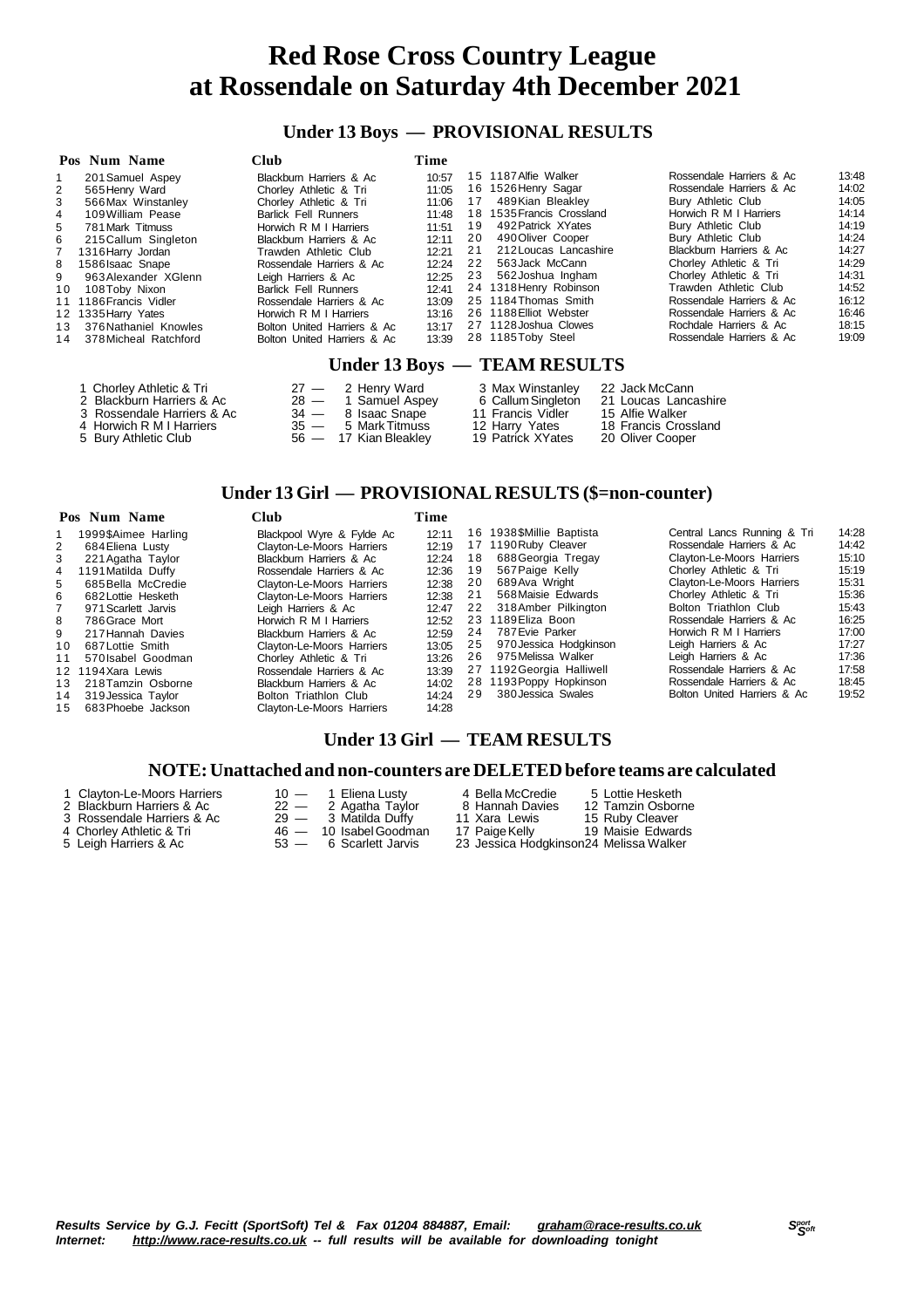## **Red Rose Cross Country League at Rossendale on Saturday 4th December 2021 Under 15 - Boys — PROVISIONAL RESULTS (\$=non-counter)**

|    | Pos Num Name          | Club                        | Time  |     |                                |                           |       |
|----|-----------------------|-----------------------------|-------|-----|--------------------------------|---------------------------|-------|
|    | 1924 \$Jack Sanderson | Settle Harriers             | 14:53 |     | 13 1321 Charlie Reeder         | Trawden Athletic Club     | 18:59 |
| 2  | 572 Marcus Thomasson  | Chorley Athletic & Tri      | 15:26 |     | 14 1574 Charlie Barnes         | Clayton-Le-Moors Harriers | 19:00 |
| 3  | 223 Oliver Gill       | Blackburn Harriers & Ac     | 15:46 | 15  | 577 Robert Kellett             | Chorley Athletic & Tri    | 19:09 |
| 4  | 578 Jack Lamb         | Chorley Athletic & Tri      | 16:09 | 16  | 498 Finley Collings            | Bury Athletic Club        | 19:24 |
| 5. | 1345 SKieran Davies   | Scunthorpe Harriers AC      | 16:16 | 17  | 1594 Peter Williams            | Rossendale Harriers & Ac  | 19:26 |
| 6  | 793 Harrison Stokes   | Horwich R M I Harriers      | 16:19 | 18  | 904 Finlay Lorimer             | Hyndburn Ac               | 19:33 |
|    | 114 Logan McCredie    | <b>Barlick Fell Runners</b> | 17:03 | 19  | 574 Freddie Edwards            | Chorley Athletic & Tri    | 19:40 |
| 8  | 979 Ethan Davies      | Leigh Harriers & Ac         | 18:11 | -20 | 980 Lyndon Higgins             | Leigh Harriers & Ac       | 20:03 |
| 9  | 1593Ben Topham        | Horwich R M I Harriers      | 18:14 | 21  | 499Thomas Donnelly             | Bury Athletic Club        | 20:12 |
| 10 | 501 Adam Warren       | Bury Athletic Club          | 18:26 |     | 22 1195 James Boyd             | Rossendale Harriers & Ac  | 21:15 |
| 11 | 320 Glyn Dawson       | Bolton Triathlon Club       | 18:47 | 23  | 977 Kieryn Blagg               | Leigh Harriers & Ac       | 26:26 |
| 12 | 789Ted Billington     | Horwich R M I Harriers      | 18:57 |     |                                |                           |       |
|    |                       |                             |       |     | Under 15 - Boys — TEAM RESULTS |                           |       |

### **NOTE:Unattached and non-counters are DELETEDbefore teams are calculated**

| 1 Chorley Athletic & Tri |    |
|--------------------------|----|
| 2 Horwich R M I Harriere | 21 |

- 
- 4 Leigh Harriers & Ac
- 1 Marcus Thomasson 3 Jack Lamb 13 Robert Kellett<br>4 Harrison Stokes 7 Ben Topham 10 Ted Billington 2 Horwich R M I Harriers 21 - 4 Harrison Stokes 7 Ben Topham<br>3 Bury Athletic Club 21 - 8 Adam Warren 214 Finley Collings<br>4 Teigh Harriers & Ac 25 - 6 Ethan Davies 218 Lyndon Higgin
	- -
- 
- 41 8 Adam Warren 14 Finley Collings 19 Thomas Donnelly<br>45 6 Ethan Davies 18 Lyndon Higgins 21 Kieryn Blagg
	-

### **Under 15 - Girls — PROVISIONAL RESULTS (\$=non-counter)**

#### **Pos Num Name Club Time**

- 1 510 Emily Purdy Bury Athletic Club 15:28<br>2 502 Chloe Ardin Bury Athletic Club 17:35 2 502Chloe Ardin Bury Athletic Club 17:35 3 797 Charlotte Wilkinson Horwich R M I Harriers 18:18<br>3 504 Anna Gisbourne Bury Athletic Club 19:17 4 504 Anna Gisbourne Bury Athletic Club 19:17<br>5 1198 Daisy Halewood Rossendale Harriers & Ac 19:23 Rossendale Harriers & Ac 6 1987\$Gracie Scott Blackpool Wyre & Fylde Ac 19:29 7 1531 Evie Hargreaves Rossendale Harriers & Ac 19:47<br>8 795 Emma Bradlev Horwich R M I Harriers 19:49 8 795Emma Bradley Horwich R M I Harriers 19:49 Bury Athletic Club
- 908 Ellie Holt
	- 10 508Corinne Newton Bury Athletic Club 19:58<br>11 794Lois Bowl Horwich R M I Harriers 20:22 11 794 Lois Bowl **Horwich R M I Harriers** 20:22<br>12 583 Caitlin Hodgson **Chorley Athletic & Tri** 20:58 1 2 583Caitlin Hodgson Chorley Athletic & Tri 20:58 1 3 909 Heidi Sagar-Moss Hyndburn Ac 21:16<br>14 237 Isabela Thompson Blackburn Harriers & Ac 21:44 1 4 237Isabela Thompson Blackburn Harriers & Ac 21:44 1 5 692Erika Corns Clayton-Le-Moors Harriers 23:10 16 582 Louise Hallewell Chorley Athletic & Tri<br>16 582 Louise Hallewell Chorley Athletic & Tri<br>17 232 Isabelle Hartley Blackburn Harriers & Ac 27:57 17 232Isabelle Hartley Blackburn Harriers & Ac 27:57<br>18 908Ellie Holt Hondburn Ac 29:00

### **Under 15 - Girls — TEAM RESULTS**

### **NOTE:Unattached and non-counters are DELETEDbefore teams are calculated**

1 Bury Athletic Club 7 — 1 Emily Purdy 2 Chloe Ardin 4 Anna Gisbourne<br>2 Horwich R M I Harriers 20 — 3 Charlotte Wilkinson 7 Emma Bradley 10 Lois Bowl 2 Horwich R M I Harriers

### **Race 6 - Under 17 Men — PROVISIONAL RESULTS (\$=non-counter)**

|                          | Pos Num Name                                                                                             | ≅lub                                                                                                                               | Time                                        |                                                                                       |                                                                                                |                                  |
|--------------------------|----------------------------------------------------------------------------------------------------------|------------------------------------------------------------------------------------------------------------------------------------|---------------------------------------------|---------------------------------------------------------------------------------------|------------------------------------------------------------------------------------------------|----------------------------------|
| 3<br>$\overline{4}$<br>5 | 699 William Walker<br>2 1204 Joseph Ormrod<br>798 Isaac Battye<br>800 Benjamin Hall<br>322 Iddris Dawson | Clayton-Le-Moors Harriers<br>Rossendale Harriers & Ac<br>Horwich R M I Harriers<br>Horwich R M I Harriers<br>Bolton Triathlon Club | 18:24<br>18:39<br>18:45 8<br>19:44<br>20:48 | 1206 Oliver Webster<br>511 Matthew Lowe<br>799 Lucas Collings<br>512H Rossington-Rose | Rossendale Harriers & Ac<br>Bury Athletic Club<br>Horwich R M I Harriers<br>Bury Athletic Club | 23:53<br>24:14<br>26:20<br>36:53 |

### **Race 6 - Under 17 Men — TEAM RESULTS**

**NOTE:Unattached and non-counters are DELETEDbefore teams are calculated**

1 Horwich R M I Harriers 15 — 3 Isaac Battye 4 Benjamin Hall 8 Lucas Collings

### **Race 6 - U17 Women — PROVISIONAL RESULTS (\$=non-counter)**

|             | Pos Num Name          | Club-                     | Time    |     |                         |                             |       |
|-------------|-----------------------|---------------------------|---------|-----|-------------------------|-----------------------------|-------|
|             | 515 Freya Potts       | Bury Athletic Club        | 23:01   |     | 389 Lily Philbin        | Bolton United Harriers & Ac | 26:41 |
| $2^{\circ}$ | 703 Sianna Smith      | Clayton-Le-Moors Harriers | 23:08 8 |     | 701 Ciara Duffy         | Clayton-Le-Moors Harriers   | 26:53 |
|             | 3 1202 Evie Taylor    | Blackburn Harriers & Ac   | 24:10   | - 9 | 1359 Ella Dorrington    | Clayton-Le-Moors Harriers   | 27:29 |
|             | 4 1917 SBetty Kershaw | Blackpool Wyre & Fylde Ac | 26:06   | 10  | 996E McOnie-Lownsbrough | Leigh Harriers & Ac         | 28:00 |
| 5           | 704 Helana White      | Clayton-Le-Moors Harriers | 26:14   | 11  | 702 Hannah Eccles       | Clayton-Le-Moors Harriers   | 28:25 |
| 6           | 994 Lily Edwards      | Leigh Harriers & Ac       | 26:17   |     | 12 1328 Lauren Fry      | Bolton Triathlon Club       | 31:50 |

### **Race 6 - U17 Women — TEAM RESULTS**

### **NOTE:Unattached and non-counters are DELETEDbefore teams are calculated**

1 Clayton-Le-Moors Harriers 13 — 2 SiannaSmith 4 HelanaWhite 7 Ciara Duffy

### **Race 6 - Under 20 — PROVISIONAL RESULTS (\$=non-counter)**

|             | Pos Num Name          | <b>Club</b>                              | Time  |
|-------------|-----------------------|------------------------------------------|-------|
| $\mathbf 1$ | 604 Amber Boardman    | L <sub>20</sub> 1 Chorley Athletic & Tri | 29.58 |
|             | 707 Tanith-Jade Ellis | L20 2 Clayton-Le-Moors Harriers          | 38:32 |
| 3           | 609Emily Reid         | L20 3 Chorley Athletic & Tri             | 48:08 |

# **Race 6 - Under 20 — TEAM RESULTS**

 **No complete teams**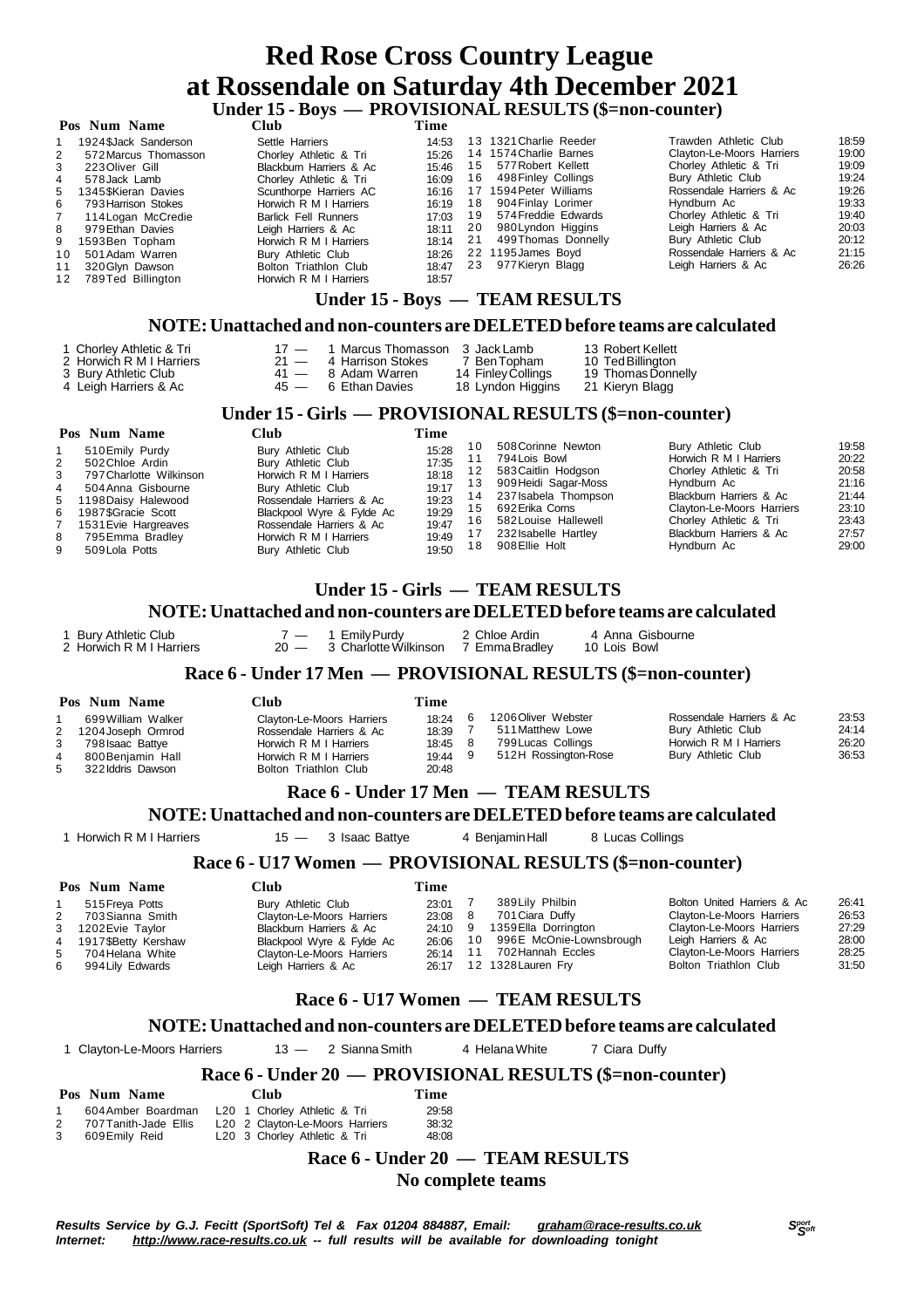### **Race 6 - Ladies — PROVISIONAL RESULTS (\$=non-counter)**

| Pos Num Name Cat/Pos<br><b>Club</b>                           | Time  |    |                                                     |              |                                                        |       |
|---------------------------------------------------------------|-------|----|-----------------------------------------------------|--------------|--------------------------------------------------------|-------|
| 1993\$Emma McColm<br>1 Unattached<br>L                        | 21:15 | 38 |                                                     |              | 671 Katherine Thompson L65 1 Clayton-Le-Moors Harriers | 32:12 |
| 2<br>1575 Louisa Powell-Smith L40 1 Clayton-Le-Moors Harriers | 21:43 |    | 39 1596 Louane Frances                              |              | L40 8 Trawden Athletic Club                            | 32:35 |
| 3<br>L40<br>2 Bury Athletic Club<br>450 Rachel Marshall       | 23:05 | 40 | 35Katharine Gregson                                 |              | L45 6 Accrington Road Runners                          | 32:39 |
| L45<br>1 Blackburn Harriers & Ac<br>4<br>184 Joanne Nelson    | 23:06 | 41 |                                                     |              | 41 Pamela McCullagh L45 7 Accrington Road Runners      | 32:39 |
| 5 Bury Athletic Club<br>L<br>5<br>444 Caitlin Cole            | 23:20 |    | 42 1281 Samantha Barnes                             |              | L40 9 Trawden Athletic Club                            | 32:42 |
| 6 Blackburn Harriers & Ac                                     | 23:24 | 43 | 449 Afroditi Kalambouka L50 8 Bury Athletic Club    |              |                                                        | 32:54 |
| 186 Ellen Sagar-Hesketh L<br>6<br>7                           | 23:42 | 44 | 1284 Rebecca Bradshaw                               | $\mathsf{L}$ | 44 Trawden Athletic Club                               | 32:56 |
| 7 Bolton United Harriers & Ac<br>360 Rachel Bailey            | 23:47 |    | 45 1288 Elaine Corcoran                             |              | L4010 Trawden Athletic Club                            | 32:57 |
| 8 Blackburn Harriers & Ac<br>8<br>169 Katie Buckingham<br>L   |       | 46 | 667 Julia Rushton                                   |              | L55 3 Clayton-Le-Moors Harriers                        | 33:00 |
| 44 Lisa Parker<br>L40 3 Accrington Road Runners<br>9          | 24:07 |    | 47 1156 Karen Goldswain                             |              | L55 4 Rossendale Harriers & Ac                         | 33:03 |
| 10<br>453 Hannah Price<br>10 Bury Athletic Club               | 24:34 |    | 48 1083 Clare Fordham                               |              | L45 8 Ramsbottom Running Club                          | 34:02 |
| 1247 Rebecca Patrick<br>L50 1 Todmorden Harriers<br>11        | 25:02 | 49 | 1154 Hena Chaudry                                   |              | L4011 Rossendale Harriers & Ac                         | 34:11 |
| 12<br>34 Debbie Gowans<br>L55 1 Accrington Road Runners       | 25:13 | 50 | 668 Jane Ryan                                       |              | L4012 Clayton-Le-Moors Harriers                        | 34:19 |
| 13<br>448 Harriet Griffiths<br>13 Bury Athletic Club          | 25:17 | 51 | 78 Louise Hill                                      |              | L4013 Astley & Tyldesley RR                            | 34:25 |
| L35 1 Chorley Athletic & Tri<br>14<br>537 Laura Livesey       | 25:18 | 52 | 80Kerry Lomas                                       |              | L35 4 Astley & Tyldesley RR                            | 35:09 |
| 1243 Melanie Blackhurst<br>L55 2 Todmorden Harriers<br>15     | 25:36 | 53 | 76 Michelle Fairclough                              |              | L45 9 Astley & Tyldesley RR                            | 36:01 |
| 1089 Paula Pilling<br>L45 2 Ramsbottom Running Club<br>16     | 26:04 |    | 54 1598 Debra Leah                                  |              | L50 9 Trawden Athletic Club                            | 36:05 |
| 454 Nicola Ryan<br>17 Bury Athletic Club<br>17                | 26:08 | 55 | 1164 Sara Steel                                     |              | L4014 Rossendale Harriers & Ac                         | 36:30 |
| 1246Kate Mansell<br>L50 2 Todmorden Harriers<br>18            | 26:34 | 56 | 1162 Christine Smith                                |              | L4510 Rossendale Harriers & Ac                         | 37:28 |
| L45 3 Leigh Harriers & Ac<br>19<br>944 Katie Sanderson        | 26:56 |    | 57 1047 Karen Doherty                               |              | L4511 Radcliffe Ac                                     | 37:34 |
| 1927\$C Labrianidis<br>L50 3 Unattached<br>20                 | 27:25 |    | 58 1054 Lucy Tetler                                 |              | L4512 Radcliffe Ac                                     | 37:44 |
| L50 4 Rossendale Harriers & Ac<br>1570 Natalie Murphy<br>21   | 27:30 |    | 59 1925\$Tori Bryant                                |              | 59 Unattached                                          | 37:58 |
| 457 Susan Wheeldon-GorstL505 Bury Athletic Club<br>22         | 27:32 |    | 60 1080 Becky Albrow                                |              | L35 5 Ramsbottom Running Club                          | 38:11 |
| 1338 Alison Mort<br>23<br>L40 4 Horwich R M I Harriers        | 27:36 |    | 61 1233 Amanda Richardson L5010 Royton Road Runners |              |                                                        | 38:28 |
| 24<br>84 Jackie Price<br>L40 5 Astley & Tyldesley RR          | 27:42 | 62 | 707 Tanith-Jade Ellis                               |              | L20 2 Clayton-Le-Moors Harriers                        | 38:32 |
| 1554 Louise Jeffrey-Read L40 6 Astley & Tyldesley RR<br>25    | 27:49 |    | 63 1042 Elaine Bailey                               |              | L60 1 Radcliffe Ac                                     | 39:38 |
| 938 Rachel Hodgkinson<br>L50 6 Leigh Harriers & Ac<br>26      | 28:05 |    | 64 1087 Paula Jones                                 |              | L5011 Ramsbottom Running Club                          | 40:43 |
| 1155 Joanne Cleaver<br>L35 2 Rossendale Harriers & Ac<br>27   | 28:14 |    | 65 1082 Janet Crompton                              |              | L55 5 Ramsbottom Running Club                          | 40:46 |
| 28<br>456 Sarah Thomas<br>28 Bury Athletic Club               | 28:18 | 66 | 1301 Sharon Webber                                  |              | L4513 Trawden Athletic Club                            | 41:49 |
| 650C Darling-Smedley<br>L40 7 Clayton-Le-Moors Harriers<br>29 | 28:31 |    | 67 1293L Hawthornthwaite                            |              | L4015 Trawden Athletic Club                            | 41:50 |
| 1051 Julie Robertson<br>L50 7 Radcliffe Ac<br>30              | 29:08 | 68 | 1287 Julie Carman                                   |              | L65 2 Trawden Athletic Club                            | 42:33 |
| 942 Rachel Pollitt<br>31 Leigh Harriers & Ac<br>31            | 29:13 |    | 69 1228 Bernadette Ball                             |              | L65 3 Royton Road Runners                              | 42:49 |
| 32 Todmorden Harriers<br>32<br>1242Kim Ashworth               | 29:23 | 70 | 646 Susan Allen                                     |              | L60 2 Clayton-Le-Moors Harriers                        | 43:39 |
| 33<br>L45 4 Blackburn Harriers & Ac<br>188 Michelle Teare     | 29:40 | 71 | 609Emily Reid                                       |              | L20 3 Chorley Athletic & Tri                           | 48:08 |
| 34<br>604 Amber Boardman<br>L20 1 Chorley Athletic & Tri      | 29:58 | 72 | 662 Christine Leathley                              |              | L70 1 Clayton-Le-Moors Harriers                        | 48:42 |
| L45 5 Blackburn Harriers & Ac<br>35<br>172 Lindsay Davies     | 30:22 | 73 | 79 Vikki Hodkinson                                  |              | L35 6 Astley & Tyldesley RR                            | 49:42 |
| 1119 Danielle Dignan<br>36 Rochdale Harriers & Ac<br>36       | 30:32 |    |                                                     |              |                                                        |       |
| L35 3 Bury Athletic Club<br>37<br>451 Beverley McAuley        | 30:51 |    |                                                     |              |                                                        |       |

### **Race 6 - Ladies — TEAM RESULTS**

#### **NOTE:Unattached and non-counters are DELETEDbefore teams are calculated**

| 1 Bury Athletic Club        | $27 - 2$ Rachel Marshall  |                  | 4 Caitlin Cole 9 Hannah Price 12 Harriet Griffiths                                     |  |
|-----------------------------|---------------------------|------------------|----------------------------------------------------------------------------------------|--|
| 2 Blackburn Harriers & Ac   | 46 — 3 Joanne Nelson      |                  | 5 Ellen Sagar-Hesketh 7 Katie Buckingham 31 Michelle Teare                             |  |
| 3 Todmorden Harriers        | 71 - 10 Rebecca Patrick   |                  | 14 Melanie Blackhurst 17 Kate Mansell 30 Kim Ashworth                                  |  |
| 4 Accrington Road Runners   | 96 — 8 Lisa Parker        |                  | 11 Debbie Gowans 38 Katharine Gregson 39 Pamela McCullagh                              |  |
| 5 Clayton-Le-Moors Harriers |                           |                  | 108 - 1 Louisa Powell-Smith 27 C Darling-Smedley 36 Katherine Thompson44 Julia Rushton |  |
| 6 Rossendale Harriers & Ac  | $136 - 19$ Natalie Murphy |                  | 25 Joanne Cleaver 45 Karen Goldswain 47 Hena Chaudry                                   |  |
| 7 Astley & Tyldesley RR     | 144 — 22 Jackie Price     |                  | 23 Louise Jeffrey-Read49 Louise Hill 50 Kerry Lomas                                    |  |
| 8 Trawden Athletic Club     | $162 - 37$ Louane Frances |                  | 40 Samantha Barnes 42 Rebecca Bradshaw43 Elaine Corcoran                               |  |
| 9 Ramsbottom Running Club   | 179 — 15 Paula Pilling    |                  | 46 Clare Fordham 57 Becky Albrow 61 Paula Jones                                        |  |
| 10 Radcliffe Ac             | 199 — 28 Julie Robertson  | 55 Karen Doherty | 56 Lucy Tetler 60 Elaine Bailey                                                        |  |

- 
- -

Results Service by G.J. Fecitt (SportSoft) Tel & Fax 01204 884887, Email: [graham@race-results.co.uk](mailto:graham@race-results.co.uk)<br>Internet: http://www.race-results.co.uk -- full results will be available for downloading tonight *Internet: <http://www.race-results.co.uk> -- full results will be available for downloading tonight*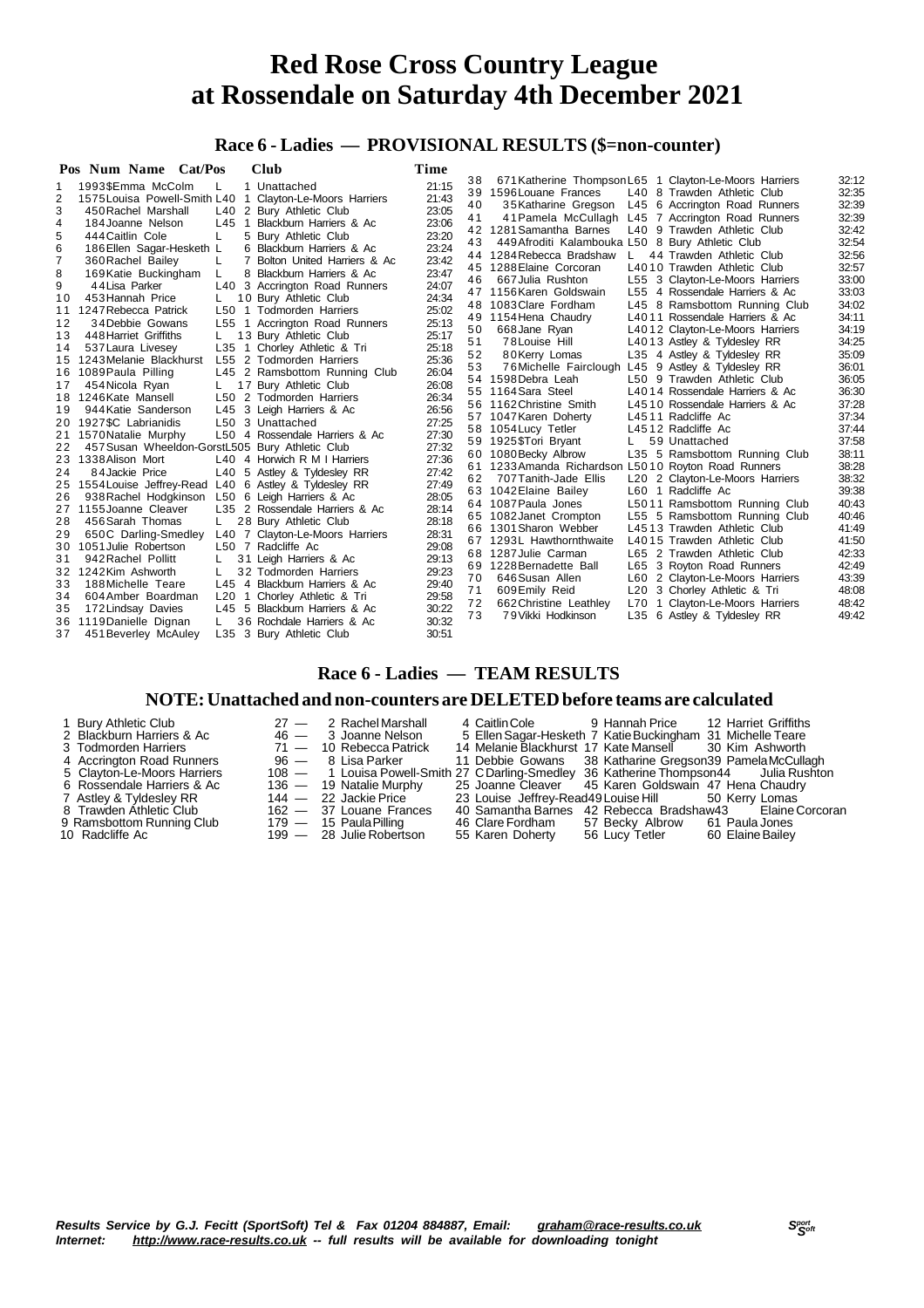**Race 6 - Ladies (Vets) — PROVISIONAL RESULTS (\$=non-counter)**

|    | Pos Num Name Cat/Pos                                 |                     | <b>Club</b>                                              | Time  |    |                                                     |                                 |       |
|----|------------------------------------------------------|---------------------|----------------------------------------------------------|-------|----|-----------------------------------------------------|---------------------------------|-------|
|    |                                                      |                     | 1575 Louisa Powell-Smith L40 1 Clayton-Le-Moors Harriers | 21:43 |    | 29 1281 Samantha Barnes                             | L40 9 Trawden Athletic Club     | 32:42 |
|    | 450 Rachel Marshall                                  |                     | L40 2 Bury Athletic Club                                 | 23:05 | 30 | 449 Afroditi Kalambouka L50 8 Bury Athletic Club    |                                 | 32:54 |
|    | 184 Joanne Nelson                                    |                     | L45 1 Blackburn Harriers & Ac                            | 23:06 | 31 | 1288 Elaine Corcoran                                | L4010 Trawden Athletic Club     | 32:57 |
|    | 44 Lisa Parker                                       |                     | L40 3 Accrington Road Runners                            | 24:07 | 32 | 667 Julia Rushton                                   | L55 3 Clayton-Le-Moors Harriers | 33:00 |
|    | 1247 Rebecca Patrick                                 |                     | L50 1 Todmorden Harriers                                 | 25:02 | 33 | 1156 Karen Goldswain                                | L55 4 Rossendale Harriers & Ac  | 33:03 |
| 6  | 34 Debbie Gowans                                     |                     | L55 1 Accrington Road Runners                            | 25:13 |    | 34 1083 Clare Fordham                               | L45 8 Ramsbottom Running Club   | 34:02 |
|    | 537 Laura Livesey                                    | L35<br>$\mathbf{1}$ | Chorley Athletic & Tri                                   | 25:18 |    | 35 1154 Hena Chaudry                                | L4011 Rossendale Harriers & Ac  | 34:11 |
|    | 1243 Melanie Blackhurst                              |                     | L55 2 Todmorden Harriers                                 | 25:36 | 36 | 668 Jane Ryan                                       | L4012 Clayton-Le-Moors Harriers | 34:19 |
| 9  | 1089 Paula Pilling                                   |                     | L45 2 Ramsbottom Running Club                            | 26:04 | 37 | 78 Louise Hill                                      | L4013 Astley & Tyldesley RR     | 34:25 |
|    | 10 1246 Kate Mansell                                 |                     | L50 2 Todmorden Harriers                                 | 26:34 | 38 | 80Kerry Lomas                                       | L35 4 Astley & Tyldesley RR     | 35:09 |
| 11 | 944 Katie Sanderson                                  |                     | L45 3 Leigh Harriers & Ac                                | 26:56 | 39 | 76 Michelle Fairclough L45 9 Astley & Tyldesley RR  |                                 | 36:01 |
| 12 | 1927\$C Labrianidis                                  |                     | L50 3 Unattached                                         | 27:25 |    | 40 1598 Debra Leah                                  | L50 9 Trawden Athletic Club     | 36:05 |
| 13 | 1570 Natalie Murphy                                  |                     | L50 4 Rossendale Harriers & Ac                           | 27:30 |    | 41 1164 Sara Steel                                  | L4014 Rossendale Harriers & Ac  | 36:30 |
| 14 | 457 Susan Wheeldon-GorstL505 Bury Athletic Club      |                     |                                                          | 27:32 |    | 42 1162 Christine Smith                             | L4510 Rossendale Harriers & Ac  | 37:28 |
| 15 | 1338 Alison Mort                                     |                     | L40 4 Horwich R M I Harriers                             | 27:36 |    | 43 1047 Karen Doherty                               | L4511 Radcliffe Ac              | 37:34 |
| 16 | 84 Jackie Price                                      |                     | L40 5 Astley & Tyldesley RR                              | 27:42 |    | 44 1054 Lucy Tetler                                 | L4512 Radcliffe Ac              | 37:44 |
| 17 | 1554 Louise Jeffrey-Read L40 6 Astley & Tyldesley RR |                     |                                                          | 27:49 |    | 45 1080 Becky Albrow                                | L35 5 Ramsbottom Running Club   | 38:11 |
| 18 | 938 Rachel Hodgkinson L50 6 Leigh Harriers & Ac      |                     |                                                          | 28:05 |    | 46 1233 Amanda Richardson L5010 Royton Road Runners |                                 | 38:28 |
| 19 | 1155 Joanne Cleaver                                  |                     | L35 2 Rossendale Harriers & Ac                           | 28:14 |    | 47 1042 Elaine Bailey                               | L60 1 Radcliffe Ac              | 39:38 |
| 20 |                                                      |                     | 650C Darling-Smedley L40 7 Clayton-Le-Moors Harriers     | 28:31 |    | 48 1087 Paula Jones                                 | L5011 Ramsbottom Running Club   | 40:43 |
| 21 | 1051 Julie Robertson                                 |                     | L50 7 Radcliffe Ac                                       | 29:08 |    | 49 1082 Janet Crompton                              | L55 5 Ramsbottom Running Club   | 40:46 |
| 22 | 188 Michelle Teare                                   | L45                 | 4 Blackburn Harriers & Ac                                | 29:40 |    | 50 1301 Sharon Webber                               | L4513 Trawden Athletic Club     | 41:49 |
| 23 | 172 Lindsay Davies                                   |                     | L45 5 Blackburn Harriers & Ac                            | 30:22 | 51 | 1293L Hawthornthwaite                               | L4015 Trawden Athletic Club     | 41:50 |
| 24 | 451 Beverley McAuley                                 |                     | L35 3 Bury Athletic Club                                 | 30:51 |    | 52 1287 Julie Carman                                | L65 2 Trawden Athletic Club     | 42:33 |
| 25 |                                                      |                     | 671 Katherine Thompson L65 1 Clayton-Le-Moors Harriers   | 32:12 |    | 53 1228 Bernadette Ball                             | L65 3 Royton Road Runners       | 42:49 |
| 26 | 1596 Louane Frances                                  |                     | L40 8 Trawden Athletic Club                              | 32:35 | 54 | 646 Susan Allen                                     | L60 2 Clayton-Le-Moors Harriers | 43:39 |
| 27 |                                                      |                     | 35 Katharine Gregson L45 6 Accrington Road Runners       | 32:39 | 55 | 662 Christine Leathley                              | L70 1 Clayton-Le-Moors Harriers | 48:42 |
| 28 |                                                      |                     | 41 Pamela McCullagh L45 7 Accrington Road Runners        | 32:39 | 56 | 79 Vikki Hodkinson                                  | L35 6 Astley & Tyldesley RR     | 49:42 |

### **Race 6 - Ladies (Vets) — TEAM RESULTS**

#### **NOTE:Unattached and non-counters are DELETEDbefore teams are calculated**

- 
- 
- 
- 
- 
- 
- 
- 
- 3 Bury Athletic Club 38 2 Rachel Marshall 13 Susan Wheeldon-Gorst 23 Beverley McAuley 4 Clayton-Le-Moors Harriers 44 1 Louisa Powell-Smith 19 CDarling-Smedley 24 Katherine Thompson
	-
	-
	-
	-
	-

1 Todmorden Harriers 23 — 5 Rebecca Patrick 8 Melanie Blackhurst 10 Kate Mansell

- 2 Accrington Road Runners 36 4 Lisa Parker 6 Debbie Gowans 26 Katharine Gregson
	-
- 8 Duly Athletic Club 83 2 Nachiel Marial State Club 83 25 Louisa Powell-Smith 19 CDarling-Smedley 24 Katherine Thom<br>
8 Blackburn Harriers & Ac 62 12 Natalie Murphy 18 Joanne Cleaver 32 Karen Goldswai<br>
7 Astley & Tyld
- 5 Blackburn Harriers & Ac 46 3 Joanne Nelson 21 Michelle Teare 22 Lindsay Davies
- 6 Rossendale Harriers & Ac 62 12 Natalie Murphy 18 Joanne Cleaver 32 Karen Goldswain 7 Astley & Tyldesley RR 67 15 Jackie Price 16 Louise Jeffrey-Read36Louise Hill
	-
	-
- 9 Ramsbottom Running Club and B6 9 Paula Pilling and 33 Clare Fordham a 44 Becky Albrow<br>10 Radcliffe Ac and the studie 105 20 Julie Robertson a 42 Karen Doherty a 43 Lucy Tetler
	-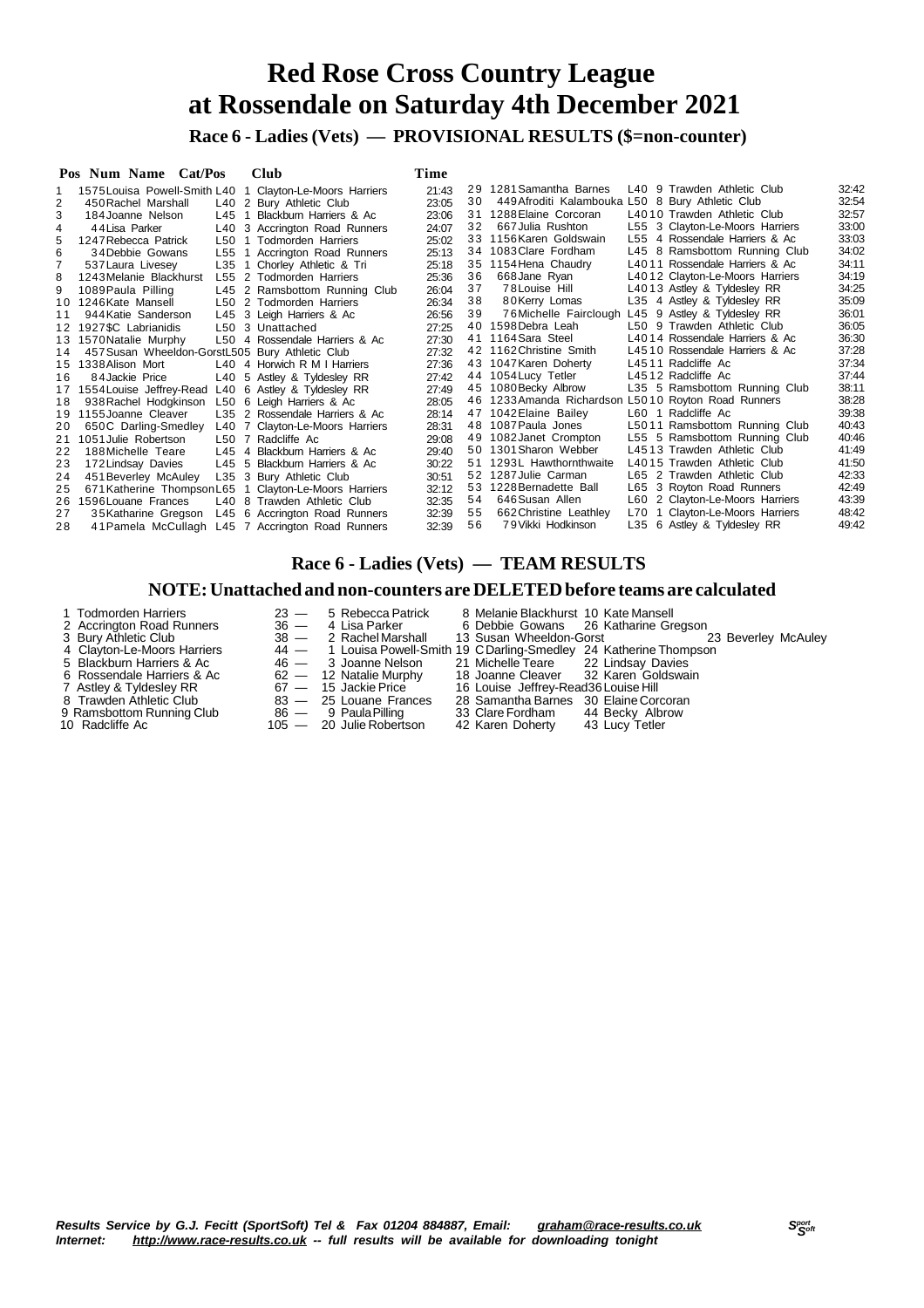### **Senior — PROVISIONAL RESULTS (\$=non-counter)**

|    | Pos Num Name Cat/Pos       |  | Club                            | Time  |    |                           |                                 |         |
|----|----------------------------|--|---------------------------------|-------|----|---------------------------|---------------------------------|---------|
| 1  | 117 Luke Betts             |  | Blackburn Harriers & Ac         | 34:54 |    |                           |                                 |         |
| 2  | 1916\$Adam Hartley         |  | Blackpool Wyre & Fylde Ac       | 35:20 | 48 | 54 Mark Collins           | V4510 Astley & Tyldesley RR     | 45:22   |
| 3  | 1922\$Mick Hill            |  | V45 1 Leeds City Athletic Club  | 35:26 | 49 | 440 Craig Sykes           | V50 5 Bury Athletic Club        | 45:31   |
| 4  | 132 Ben Fish               |  | Blackburn Harriers & Ac         | 35:45 |    | 50 1147 Mervyn Keys       | V60 1 Rossendale Harriers & Ac  | 45:36   |
| 5  | 1207 Joseph Hopley         |  | U20 1 Rossendale Harriers & Ac  | 35.59 | 51 | 56Simon Ford              | V4511 Astley & Tyldesley RR     | 45:43   |
| 6  | 428 Joshua Birmingham      |  | <b>Bury Athletic Club</b>       | 36:11 |    | 52 1931 SBryan Wilson     | V50 6 Unattached                | 46:10   |
| 7  | 1576 Phil Marsden          |  | V40 1 Horwich R M I Harriers    | 36:15 |    | 53 1148 Andrew Marsden    | V4011 Rossendale Harriers & Ac  | 46:13   |
| 8  | 1142 Sean Greenwood        |  | Rossendale Harriers & Ac        | 36:27 | 54 | 144 Daniel Maynard        | Blackburn Harriers & Ac         | 46:34   |
| 9  | 1921 SMike Burrett         |  | V45 2 Leeds City Athletic Club  | 37:07 | 55 | 26Michael Toman           | V55 4 Accrington Road Runners   | 46:52   |
| 10 | 1545 Josh Cole             |  | Bury Athletic Club              | 37:20 | 56 | 15 Joe Lambert            | Accrington Road Runners         | 47:10   |
| 11 | 1136 Jonathan Cleaver      |  | V40 2 Rossendale Harriers & Ac  | 37:34 | 57 | 612 Gareth Berry          | V4512 Clayton-Le-Moors Harriers | 47:17   |
| 12 | 436 Luke Harreld           |  | Bury Athletic Club              | 37:41 | 58 | 27David Tomlinson         | V55 5 Accrington Road Runners   | 47:22   |
| 13 | 52Tim Campbell             |  | V45 3 Astley & Tyldesley RR     | 38:10 | 59 | 328 Jordan Brophy         | Bolton United Harriers & Ac     | 47:25   |
|    | 14 1236 Graeme Brown       |  | V45 4 Todmorden Harriers        | 38:39 |    | 60 1150 Stephen Radcliffe | V50 7 Rossendale Harriers & Ac  | 47:28   |
| 15 | 433 Jack Griffiths         |  | Bury Athletic Club              | 39:24 |    | 61 1073 Simon Jones       | Ramsbottom Running Club         | 47:29   |
|    | 16 1926 Slan Carruthers    |  | V40 3 Unattached                | 39:36 |    | 62 1992\$Brian Hickey     | V55 6 Unattached                | 47:36   |
| 17 | 621 Matthew Duckworth      |  | Clayton-Le-Moors Harriers       | 40:06 | 63 | 29 Joshua Woodstock       | V4012 Accrington Road Runners   | 47:42   |
| 18 | 756 James Titmuss          |  | V45 5 Horwich R M I Harriers    | 40:14 |    | 64 1212 lan Dale          | V55 7 Royton Road Runners       | 47:46   |
| 19 | 437 Paul Johnston          |  | V40 4 Bury Athletic Club        | 40:19 | 65 | 746 Douglas Fleming       | V60 2 Horwich R M I Harriers    | 47:58   |
|    | 20 1137 Michael Corbishley |  | Rossendale Harriers & Ac        | 40:29 |    | 66 1326 Paul Wareing      | V55 8 Chorley Athletic & Tri    | 48:06   |
| 21 | 1587 Jon Wright            |  | V50 1 Todmorden Harriers        | 40:41 |    | 67 1149 Robert Quinn      | Rossendale Harriers & Ac        | 48:30   |
| 22 | 19 Graham Morris           |  | V55 1 Accrington Road Runners   | 40:47 |    | 68 1141 Nigel Goldswain   | V55 9 Rossendale Harriers & Ac  | 48:34   |
| 23 | 121 Ryan Bradshaw          |  | Blackburn Harriers & Ac         | 40:57 |    | 69 1585 Chris Pick        | V50 8 Rossendale Harriers & Ac  | 48:35   |
|    | 24 1930 Chris Snell        |  | V40 5 Rossendale Harriers & Ac  | 41:09 | 70 | 427 Giles Bennett         | V5510 Bury Athletic Club        | 49:14   |
| 25 | 1135 Matthew Clawson       |  | Rossendale Harriers & Ac        | 41:26 | 71 | 927 David Pollitt         | V5511 Leigh Harriers & Ac       | 49:56   |
| 26 | 1208 Benjamin Kirkman      |  | U20 2 Rossendale Harriers & Ac  | 41:37 |    | 72 1578 Joseph Dillon     | V50 9 Leigh Harriers & Ac       | 50:12   |
| 27 | 7 Glen Goodwin             |  | V55 2 Accrington Road Runners   | 41:43 | 73 | 160 Mark Wilkin           | V5512 Blackburn Harriers & Ac   | 50:29   |
| 28 | 1262 Martin Greenwood      |  | Trawden Athletic Club           | 41:52 |    | 74 1342 William Thomas    | V60 3 Burnden Road Runners      | 50:43   |
| 29 | 1928\$David Ryder          |  | V45 6 Unattached                | 42:34 | 75 | 135 Allan Hartley         | V4513 Blackburn Harriers & Ac   | 50:56   |
| 30 | 1240 Daniel Taylor         |  | V40 6 Todmorden Harriers        | 42:52 | 76 | 343 Joshua Lee            | Bolton United Harriers & Ac     | 51:34   |
| 31 | 11 Dave Hartley            |  | V45 7 Accrington Road Runners   | 42:52 |    | 77 1561 Jason Denton      | V5010 Leigh Harriers & Ac       | 51:37   |
|    | 32 1579C Wilkinson         |  | Leigh Harriers & Ac             | 43:03 | 78 | 154 Danny Teare           | V4514 Blackburn Harriers & Ac   | 53:20   |
| 33 | 527 Stuart Hemmings        |  | V50 2 Chorley Athletic & Tri    | 43:04 | 79 | 426 Peter Barrow          | <b>Bury Athletic Club</b>       | 55:20   |
|    | 34 1991\$Andrew Harling    |  | V40 7 Wesham Road Runners & Ac  | 43:11 |    | 80 1215 Mark Heaney       | V60 4 Royton Road Runners       | 55:35   |
| 35 | 622 James Dunderdale       |  | V40 8 Clayton-Le-Moors Harriers | 43:16 |    | 81 1273 Paul Roberts      | V4515 Trawden Athletic Club     | 57:02   |
| 36 | 13 Mark Irving             |  | Accrington Road Runners         | 43:21 | 82 | 752 Lawrence Pinnell      | V5011 Horwich R M I Harriers    | 57:10   |
| 37 | 441 Declan Tattersall      |  | Bury Athletic Club              | 43:22 | 83 | 740 David Seddon          | U20 4 Darwen Dashers Rc         | 57:19   |
| 38 | 999 Joel Denton            |  | U20 3 Leigh Harriers & Ac       | 43:25 | 84 | 616 Peter Browning        | V60 5 Clayton-Le-Moors Harriers | 58:31   |
| 39 | 1100 Daniel Bennett        |  | V50 3 Rochdale Harriers & Ac    | 43:52 |    | 85 1253 Jeremy Bradshaw   | V5012 Trawden Athletic Club     | 58:36   |
| 40 | 1543 Curtis Holt           |  | Clayton-Le-Moors Harriers       | 43:58 |    | 86 1223 Gary Smith        | V60 6 Royton Road Runners       | 58:42   |
| 41 | 1139 lan Duffy             |  | V40 9 Rossendale Harriers & Ac  | 44:18 |    | 87 1256 John Carman       | V65 1 Trawden Athletic Club     | 58:59   |
| 42 | 396 Paul Duke              |  | V45 8 Burnden Road Runners      | 44:23 | 88 | 920 Brian Copper          | V4516 Leigh Harriers & Ac       | 59:30   |
| 43 | 165 Chris Balderson        |  | V55 3 Blackburn Harriers & Ac   | 44:26 |    | 89 1602 Peter O'Gorman    | V60 7 Rossendale Harriers & Ac  | 59:56   |
| 44 | 335 Joe Grisdale           |  | Bolton United Harriers & Ac     | 44:33 | 90 | 747 Anthony Hesketh       | V70 1 Horwich R M I Harriers    | 1:00:10 |
| 45 | 21 Andrew Orr              |  | V50 4 Accrington Road Runners   | 44:40 | 91 | 18Liam Moden              | V5513 Accrington Road Runners   | 1:03:26 |
| 46 | 1031 John Gibbs            |  | V4010 Radcliffe Ac              | 45:06 | 92 | 751 John Parker           | V80 1 Horwich R M I Harriers    | 1:15:25 |
| 47 | 637 Craig Nicholls         |  | V45 9 Clayton-Le-Moors Harriers | 45:14 | 93 | 755 Gordon Stone          | V65 2 Horwich R M I Harriers    | 1:18:28 |

### **Senior — TEAM RESULTS**

### **NOTE:Unattached and non-counters are DELETEDbefore teams are calculated**

| 1 Rossendale Harriers & Ac<br>2 Bury Athletic Club<br>3 Blackburn Harriers & Ac<br>4 Accrington Road Runners<br>5 Clayton-Le-Moors Harriers<br>6 Horwich R M I Harriers | $74 -$<br>$78 -$<br>$171 -$<br>$184 -$<br>$243 -$<br>$316 -$ | 3<br>18<br>13<br>.5 | Joseph Hopley<br>JoshuaBirmingham<br>Luke Betts<br>Graham Morris<br><b>MatthewDuckworth</b><br>Phil Marsden | 6 Sean Greenwood<br>Josh Cole<br>2 Ben Fish<br>23 Glen Goodwin<br>29 James Dunderdale<br>14 James Titmuss | 8 Jonathan Cleaver<br>9 Luke Harreld<br>19 Ryan Bradshaw<br>26 Dave Hartley<br>34 Curtis Holt<br>57 Douglas Fleming | 16 Michael Corbishley<br>12 Jack Griffiths<br>37 Chris Balderson<br>30 Mark Irving<br>41 CraigNicholls<br>74 Lawrence Pinnell | 20 Chris Snell<br>15 Paul Johnston<br>47 Daniel Maynard<br>39 AndrewOrr<br>50 Gareth Berry<br>82 Anthony Hesketh | 21 Matthew Clawson<br>31 Declan Tattersall<br>65 MarkWilkin<br>48 Michael Toman<br>76 Peter Browning<br>84 John Parker |
|-------------------------------------------------------------------------------------------------------------------------------------------------------------------------|--------------------------------------------------------------|---------------------|-------------------------------------------------------------------------------------------------------------|-----------------------------------------------------------------------------------------------------------|---------------------------------------------------------------------------------------------------------------------|-------------------------------------------------------------------------------------------------------------------------------|------------------------------------------------------------------------------------------------------------------|------------------------------------------------------------------------------------------------------------------------|
| 7 Leigh Harriers & Ac                                                                                                                                                   | $335 -$                                                      | 27                  | <b>CWilkinson</b>                                                                                           | 32 Joel Denton                                                                                            | 63 David Pollitt                                                                                                    | 64 Joseph Dillon                                                                                                              | 69 Jason Denton                                                                                                  | 80 Brian Copper                                                                                                        |